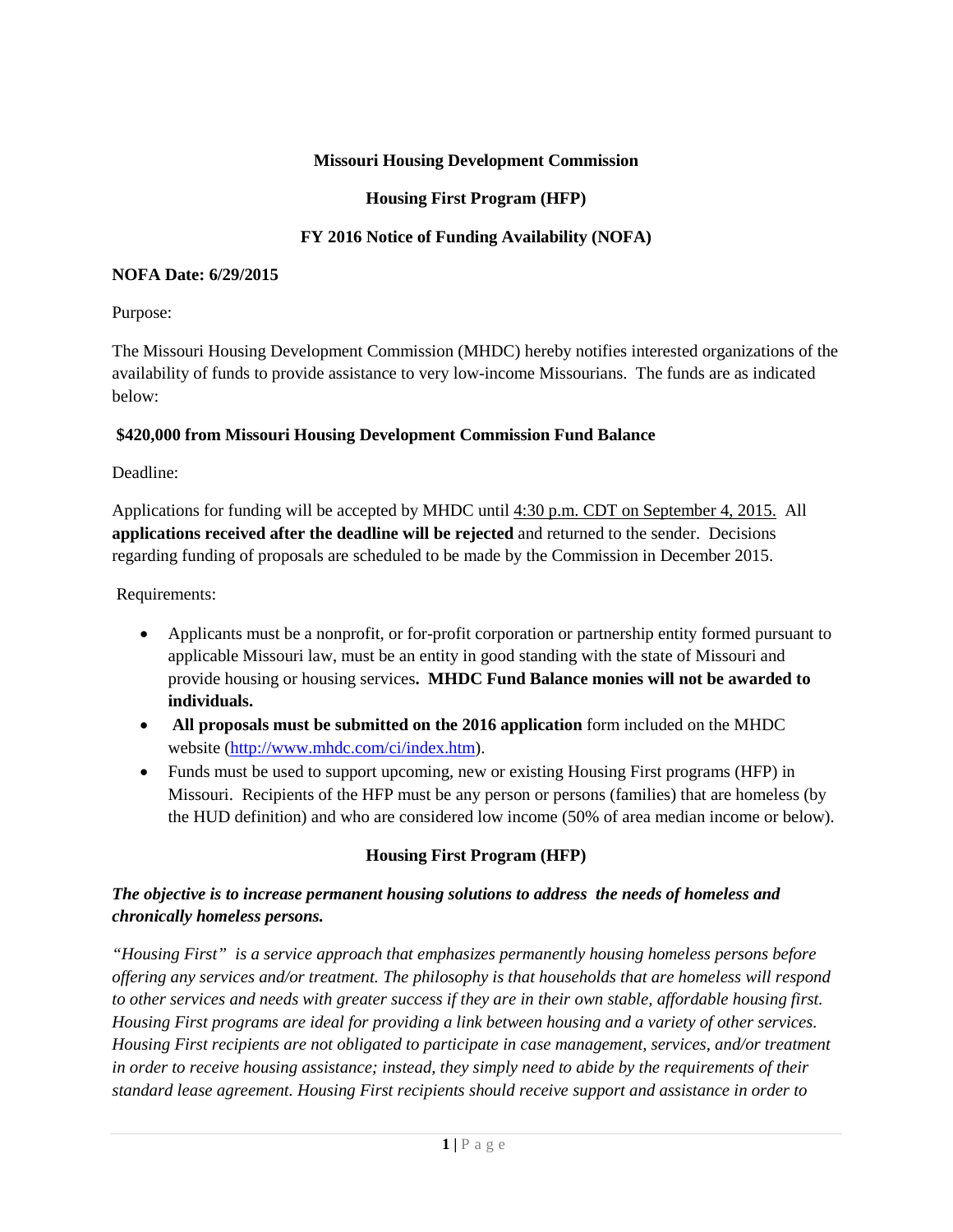*obtain and remain permanently housed. Empowerment is central to the effectiveness of the Housing First program to help recipients to make choices and identify their needs to make permanent changes in their lives.*

*The Housing First approach is intended to increase housing stability for those who traditionally have experienced difficulty maintaining housing. Housing First can help to stabilize a recipient and promote success in permanent housing.* 

Contributors to program success include the following:

- Access to a substantial supply of permanent housing , and diverse funding streams for housing and services.
- Housing is not contingent on participation in and/or compliance with services and/or treatment; instead, recipients must comply with a standard lease agreement
- A wide variety of agency and/or community-based supportive services are offered and made readily available based on recipient's need and request; the program does not require participation in these services or any other services to remain in housing.
- Effective staffing structure to ensure person-centered service delivery.
- Program commits to assisting in housing location, as well as building relationships with landlords in order to permanently house eligible recipients.
- Use of assertive outreach to engage and offer housing and services to homeless or chronically homeless households who have experienced difficulty engaging in services.
- The continued effort to provide case management, and to hold housing for recipients, even if they leave their program housing for short periods.

The HFP will provide the following components:

- Crisis intervention and voluntary case management
- Recipient-directed assistance in accessing housing as well as agency and community resources and services
- Voluntary participation of recipients in programs and services
- Recipient participation in the decision-making process
- Recipients, landlords, and service providers work together as a team
- Ongoing support and monitoring available for recipients as requested

Program specifications to be awarded grant monies:

- The program will follow the Housing First model similar to the model explained above.
- Allowable use of the money includes: support for upcoming, new or existing Housing First programs in Missouri. 90 percent is allocated towards program implementation, 10 percent is allocated towards administrative costs of the program.
- The program will house low-income Missourians (50 percent of area median income or below).
- Housing First may be integrated into existing systems and programs.
- Collaboration with community shelters, programs and landlords must be an integral part of services and resources for the program.